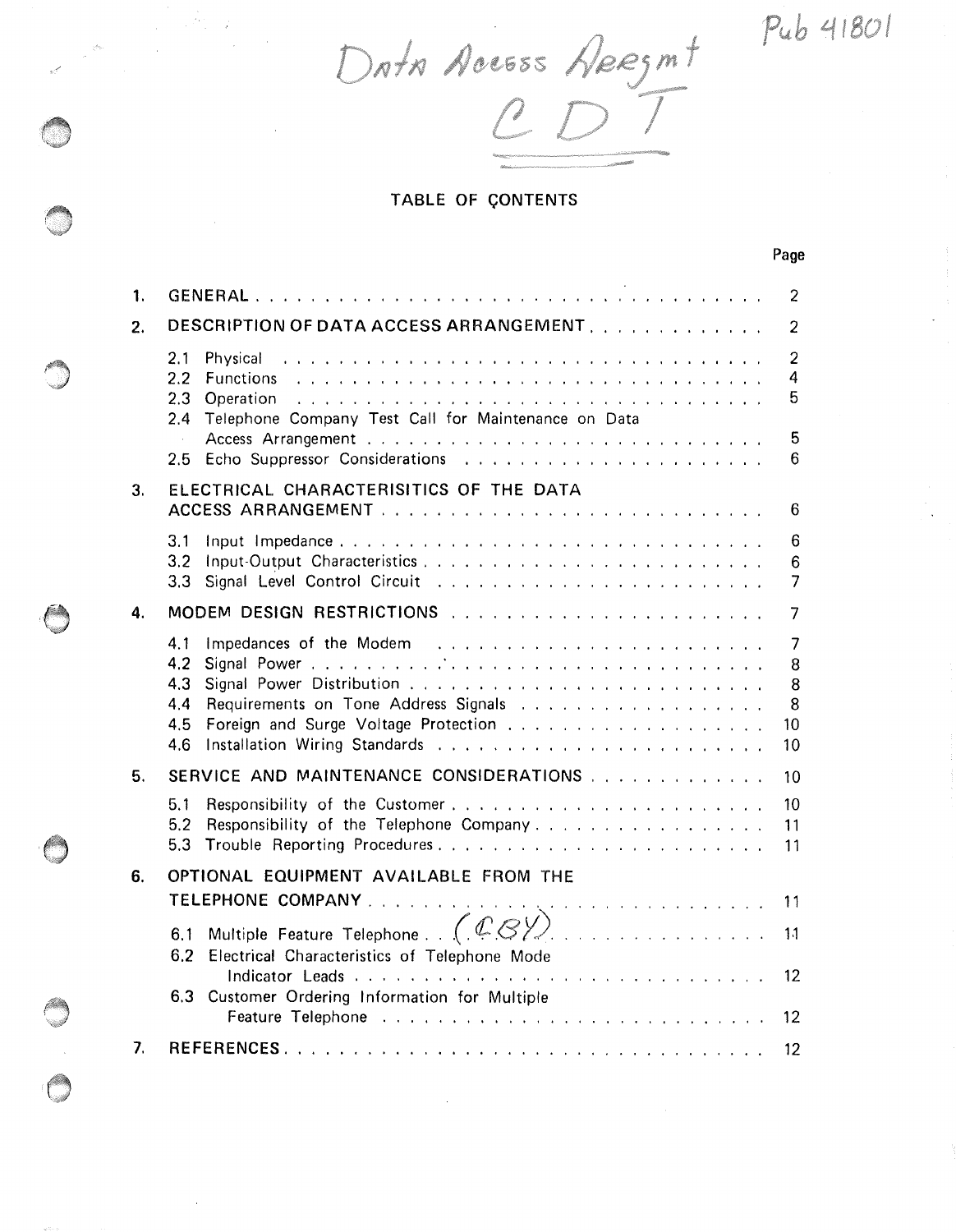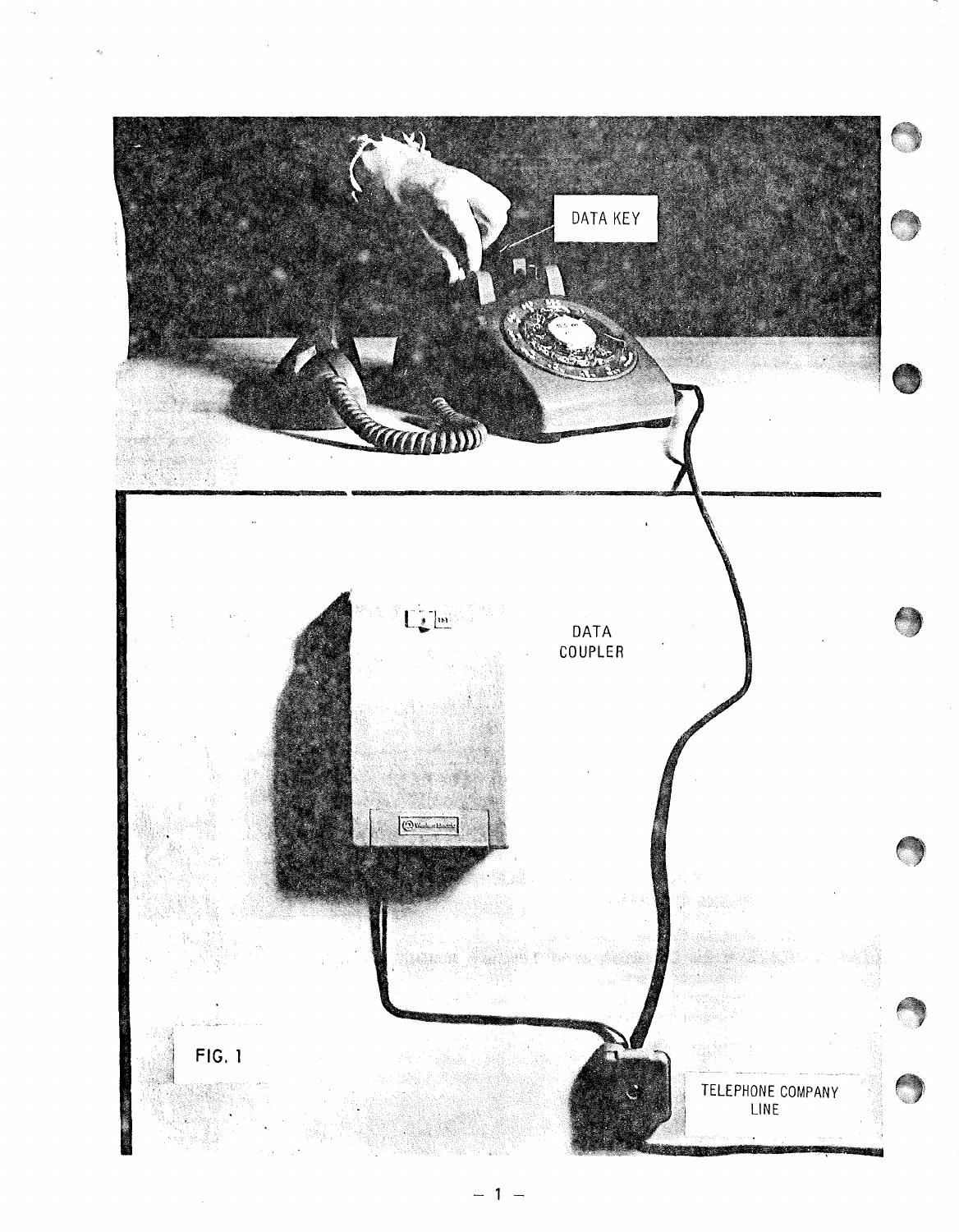#### **1. GENERAL**

FCC Tariff No. 263 and corresponding intrastate tariffs filed by the Bell System provide for the direct electrical connection of customer-provided data transmitting and receiving equipment to the telecommunications network through a Data Access Arrangement. All modulating and demodulating functions are to be performed by the customer's equipment, but the Bell System retains responsibility for providing network control signaling (this includes furnishing switchhook, dialing, accounting and control functions). The data signal format (such as serial or parallel; binary or multilevel; FM, AM or PM; digital or analog) will be the modem manufacturer's option. In addition to data signals, customer-provided equipment may input machine-generated voice signals or live speech.

The standard Data Access Arrangement CDT described in this Technical Reference consists of a manual coupling unit associated with a standard telephone set as shown in Figure 1. This arrangement permits manual call origination and answering in addition to the capability of manually transferring between the talk and data modes. In those locations where TOUCH-TONE® calling service is available and is subscribed to for the lines which serve his data station, the customer may optionally generate network addressing tone signals for transmission through Data Access Arrangement CDT provided that these tones conform to the characteristics specified in Section 4. The code, CDT, is the Telephone Companies' uniform service ordering code (USOC) for this Data Access Arrangement and must be specified by the customer when ordering this arrangement.

Other Data Access Arrangements with different capabilities are available. These units have features which allow both automatic network addressing by dial pulse or tone signaling and automatic call answering and have either contact or EIA RS-232-B voltage interface circuitry.

# 2. DESCRIPTION OF THE DATA ACCESS ARRANGEMENT

#### 2.1 Physical

The Data Coupler used with Data Access Arrangement CDT is shown in Figure 2. It is 5 inches in width, 7 inches in height, 1-3/4 inches in depth, weighs approximately 1-1/2 lbs, and is arranged to be mounted on a vertical surface, however, the coupler is not position sensitive. The physical dimensions of the coupler are shown in Figure 3. It is designed to operate over a temperature range from 20° to 120°F with a relative humidity of up to 95 percent. Two No. 4 screw terminals marked OT and DR are provided under a protective cover on the bottom of the coupling unit to permit electrical



#### Fig, 2 -Doto Coupler

connection to a customer-provided modem. The function of the TEST switch located on top of the coupling unit cover is described in Section 2.4. The coupler is powered over the Telephone Company lines and requires no external customer supplied power source. In addition to installation with a standard telephone set, this Data Access Arrangement may also be used on a line which is associated with key telephone equipment. This type of operation requires that one of the key telephone

®Registered Service Mark of AT&T Co.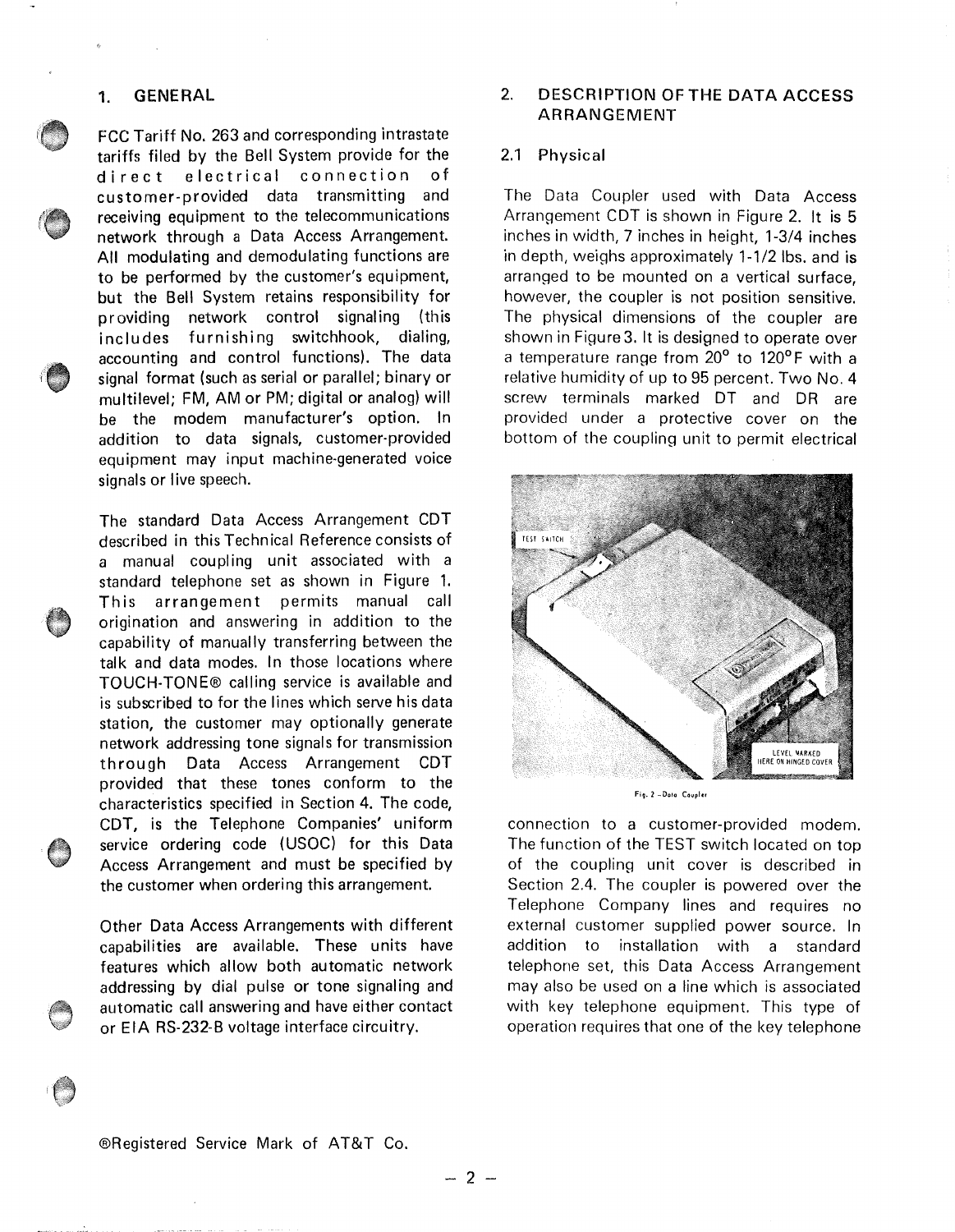

 $\mathcal{A}^{\mathcal{A}}$  and  $\mathcal{A}^{\mathcal{A}}$  . In the  $\mathcal{A}^{\mathcal{A}}$ 

\



FIGURE 3

 $\bar{\beta}$ 

 $\hat{\boldsymbol{\beta}}$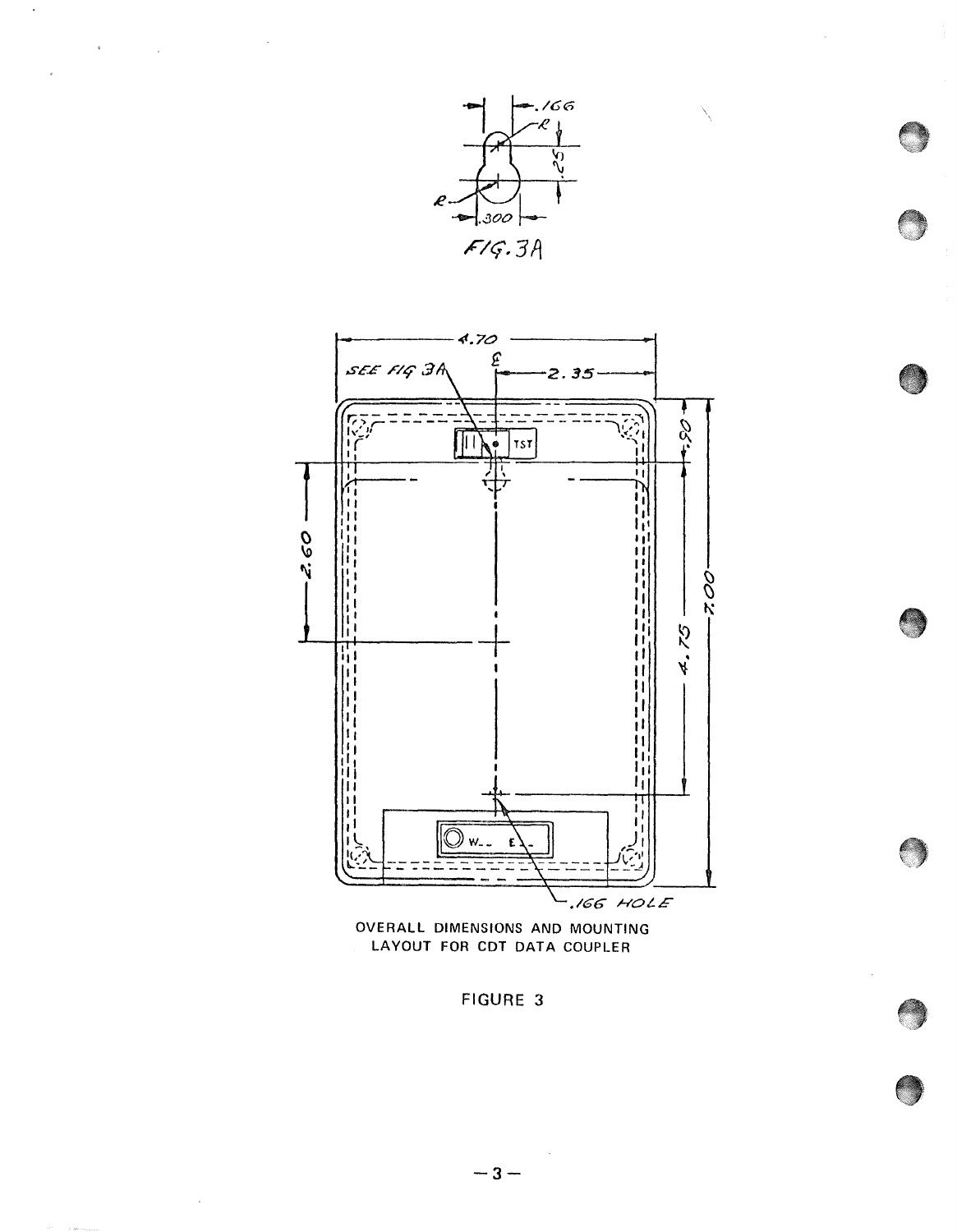set keys must be dedicated to the voice-data transfer function for the coupler. This is in addition to the normal line pickup key associated with the telephone line on which the data coupler is installed. Note that in these key system applications the data coupler is associated with a particular line on the key system and cannot be switched to the other lines appearing on the key system by operating their line pickup keys.

## **2.2 Functions**

 $\mathcal{L}_{\mathrm{eff}}$ 

The Data Access Arrangement CDT is diagrammed in Figure 4. The major functions of these circuits are:

a. To protect telephone personnel and equipment from any accidentally applied hazardous voltages from customer-provided data modems.

- b. To provide longitudinal isolation of the telephone plant from customer-provided data modems to help control noise levels.
- c. To automatically limit the data modem's total signal power to a specified value (if the customer's signal power is too high) to prevent interference with other telephone services.
- d. To provide a transmission path connecting customer-provided data modems to the telecommunications network.
- e. To provide necessary features for network control signaling through the use of a regular telephone set.
- f. To allow attendants to manually transfer control of the telephone line between the telephone set and the customer-provided data modem.
- g. To provide for remote testing of the unit at a Telephone Company test center.



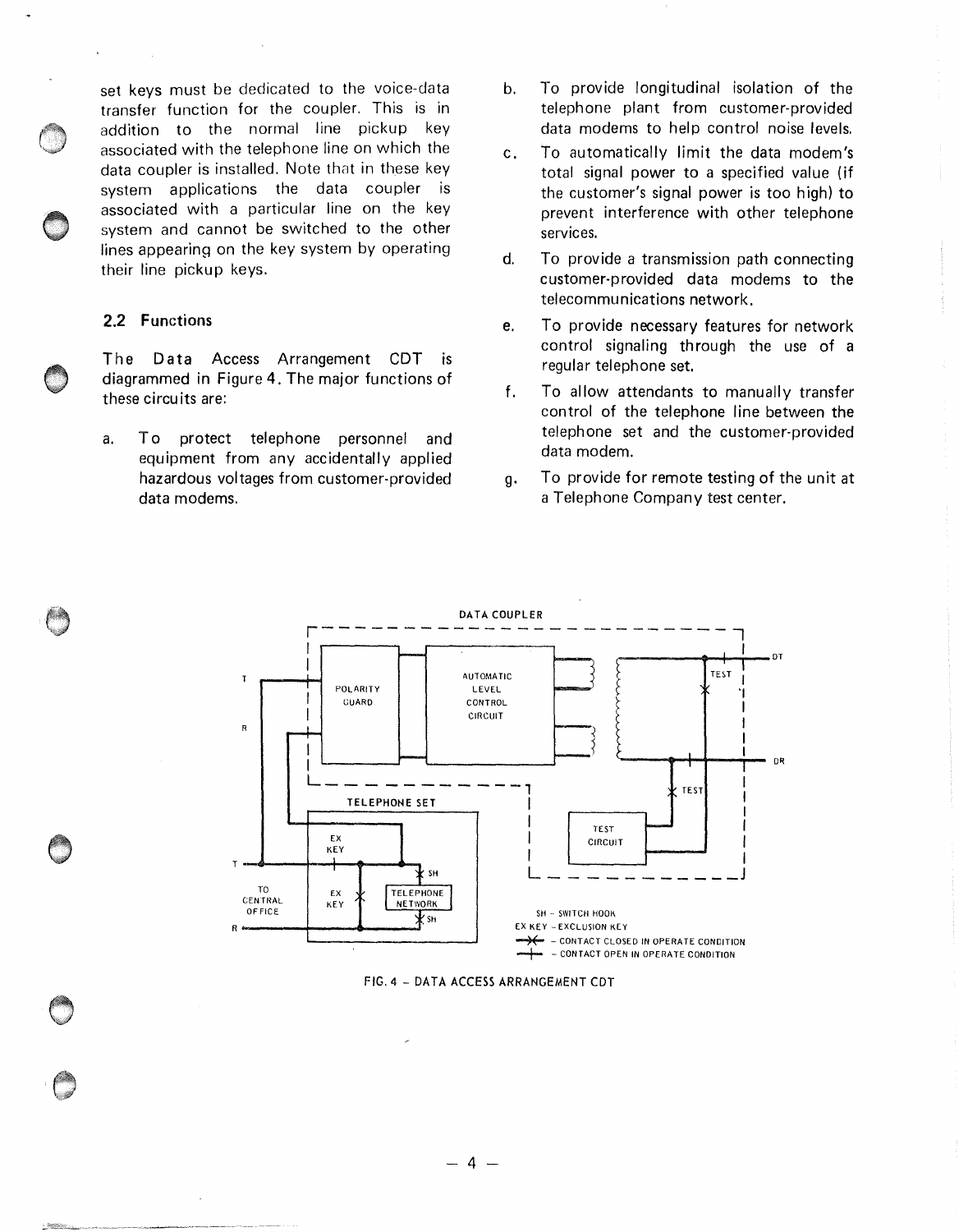#### 2.3 Operation

A data call using the Data Access Arrangement CDT is placed in a manner similar to a regular telephone call. To initiate a call, the attendant lifts the handset of the associated telephone set, **waits** for and receives dial tone, and dials the telephone number of the desired station.

**At** the answering (called) station, the call is handled in the normal manner. With manual answering, both stations are in the talk mode, The attendants then verify that their equipments are ready to transmit and/or receive data. When both stations are ready, the attendants lift the data keys on their telephone sets and the modems may transmit and receive data. If the call is to an automatic answering data set, upon recognition of the answer tone signal from the modem, the attendant at the calling station lifts the data key and the modems may transmit and receive data. To terminate a call at a manual station at the completion of the data transmission, the attendant must return the data key to its initial position and hang up the handset.

## **2.3.1** Operation with Customer-Provided Tone **Address Signaling**

On installations where the customer has ordered TOUCH-TONE calling service, in order to address the network with customer-generated tone address signals through the coupler, the attendant must first lift the telephone handset to go off-hook. Then the data key on the telephone must· be lifted to transfer the loop from the telephone to the coupler and the customer's terminal. When dial tone is present, the network may be addressed through the coupler subject to the tone signal requirements of Section **4.4.** Monitoring for call progress signals, if required, is the customer's responsibility, These signals include dial tone, busy tone, reorder tone, audible ring, and call intercept. Each of these signals is described briefly in the next paragraph. To terminate a call, the attendant must return the data key on the telephone to its initial position and hang up the telephone handset.

Busy and reorder tones are call progress tones which indicate either station busy or trunk equipment busy. Reorder tone is a fast (120

interruptions per minute) on-off tone signal while busy tone is a slower (60 interruptions per minute) on-off signal. An audible ringing tone is a call progress tone which is sent back to the calling party to indicate both completion to the called station line and that the called station is being rung. Audible ringing signals are typically a two-second on, four-second off signal. Call intercept involves the intervention of either a Telephone Company operator's recorded voice or an actual operator to provide information to the caller about reasons why a call is not completed. This may, for example, involve a change in the number of the called party.

# **2.4 Telephone Company Test Call for Maintenance on the Data Access Arrangement**

After a trouble report is received by the Telephone Company, to expedite clearing of the trouble, the Telephone Company test center will normally call the customer's data station to request assistance in testing the Data Access Arrangement and the loop facility. When the customer assistance is requested, the following is a typical test sequence. When the customer receives a call at his data station from the test desk personnel, his telephone handset will be off-hook and in the talk mode. The customer will be instructed to stay off-hook and to enter the data mode via the data key (exclusion key) on the telephone set and at a prescribed time thereafter, to depress the TEST switch. Instructions will also be given prior to entering the data mode to return to the talk mode and release the TEST switch after a certain period of time. This will complete the test, and the results can be discussed with the test center and any subsequent action, if necessary, can be determined.

As shown in Figure 4 in the TEST mode, the TEST switch on the coupling unit opens the DT and DR leads to the customer's equipment and replaces it with a test oscillator. Therefore, in the TEST *mode,* no signals can pass in either direction through the interface, and the customer-provided modem will not be operable over the telephone line. The test oscillator produces a 2800 Hz test tone at a level high enough to invoke the automatic level control circuit described in Section 4.3. In this way, a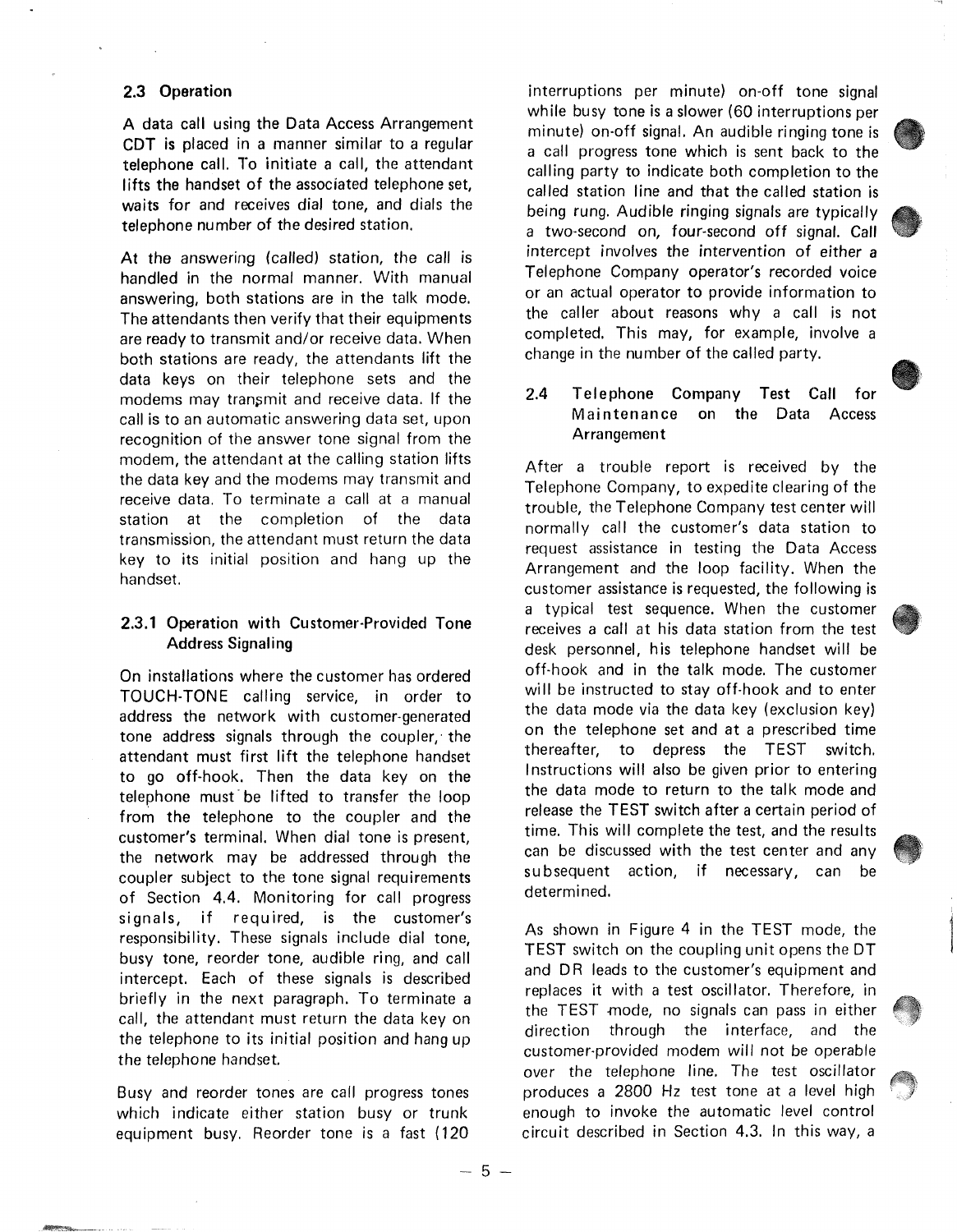measurement of the test tone at the Telephone Company test center tests both the loss through the coupling unit and the loop facilities plus it checks the automatic level control circuit for proper operation.

The 2800 Hz oscillator test tone was chosen to test the Data Access Arrangement and loop and is not intended for end-to-end measurements on an established connection. When a call is switched over the telecommunications network, the type of transmission facilities which make up the connection will vary from call to call. Therefore, the information gained from a single end-to-end measurement has little significance. This effect is explained in more detail in Reference a.

#### 2.5 Echo Suppressor Considerations

Many customer-provided data modems may have the capability to transmit and receive data simultaneously. This feature is commonly known as "duplex" operation, as opposed to "half-duplex" operation where a modem is either transmitting or receiving at any given time.

Within the message telecommunications network there may be separate paths for the two directions of transmission. In voice communications at least one of the paths is usually idle at any given time. In order to protect the person who is talking from hearing a disturbing "echo" of his voice on long distance calls, the idle receive path is attenuated by a device called an "echo suppressor." As a result, voice or data signals may only be transmitted in one direction at a time under normal conditions. If duplex operation is desired, the echo suppressor must be disabled by the customer-provided modem.

The echo suppressor may be disabled by applying a single frequency tone, the level of which is in the range of 0 to 5 dB below the maximum specified data signal level within the band 2010-2240 Hz for at least 400 milliseconds. No other signal or tone should be applied elsewhere during this disabling period. The echo suppressor will remain disabled if the data signal (or other energy of similar magnitude) is applied immediately (within **100** 

milliseconds) after the disabling tone is removed from the line. Any interruptions in the subsequent signal over 100 milliseconds in duration will permit the echo suppressor to again become enabled.

The "turnaround" time of echo suppressors when not disabled as described above is a characteristic which concerns the half-duplex operation of data modems. A modem which is receiving half-duplex signals from a distant modem should not begin transmitting at the instant the distant modem ends transmission. This restriction is caused by the delay in the removal of the high attenuation placed in the receive path by the echo suppressor. This delay, called "turnaround" time, is usually about 100 milliseconds. Additional information concerning echo suppressors and disabling may be found in Reference a.

# **3. ELECTRICAL CHARACTERISTICS OF THE DATA ACCESS ARRANGEMENT**

#### 3.1 Input Impedance

The input impedance between terminals OT and DR on Figure **4** when the Data Access Arrangement is in the talk mode is at least 100 ohms. In the data mode, the magnitude of the input impedance between terminals OT and DR will be *nominally* 600 ohms. This input impedance is essentially a 1-1/2 to 1 transformer reduction of the impedance of the telephone line. In actual installations this impedance will vary both from line to line and as a function of frequency. Due to these variations, it is suggested that a customer-provided modem be capable of driving impedances with magnitudes ranging from 200 to 1200 ohms and phase angles from about *-50°* to *+30°.* Impedances outside this range may occasionally be encountered.

Since the coupler uses transformer coupling to the telephone line, it provides an isolated termination to the customer-provided modem on leads DT and DR. The customer may ground one side of his signal output, if required, by his design.

## 3.2 Input-Output Characteristics

The input-output characteristics of the Data Access Arrangement CDT on an average Bell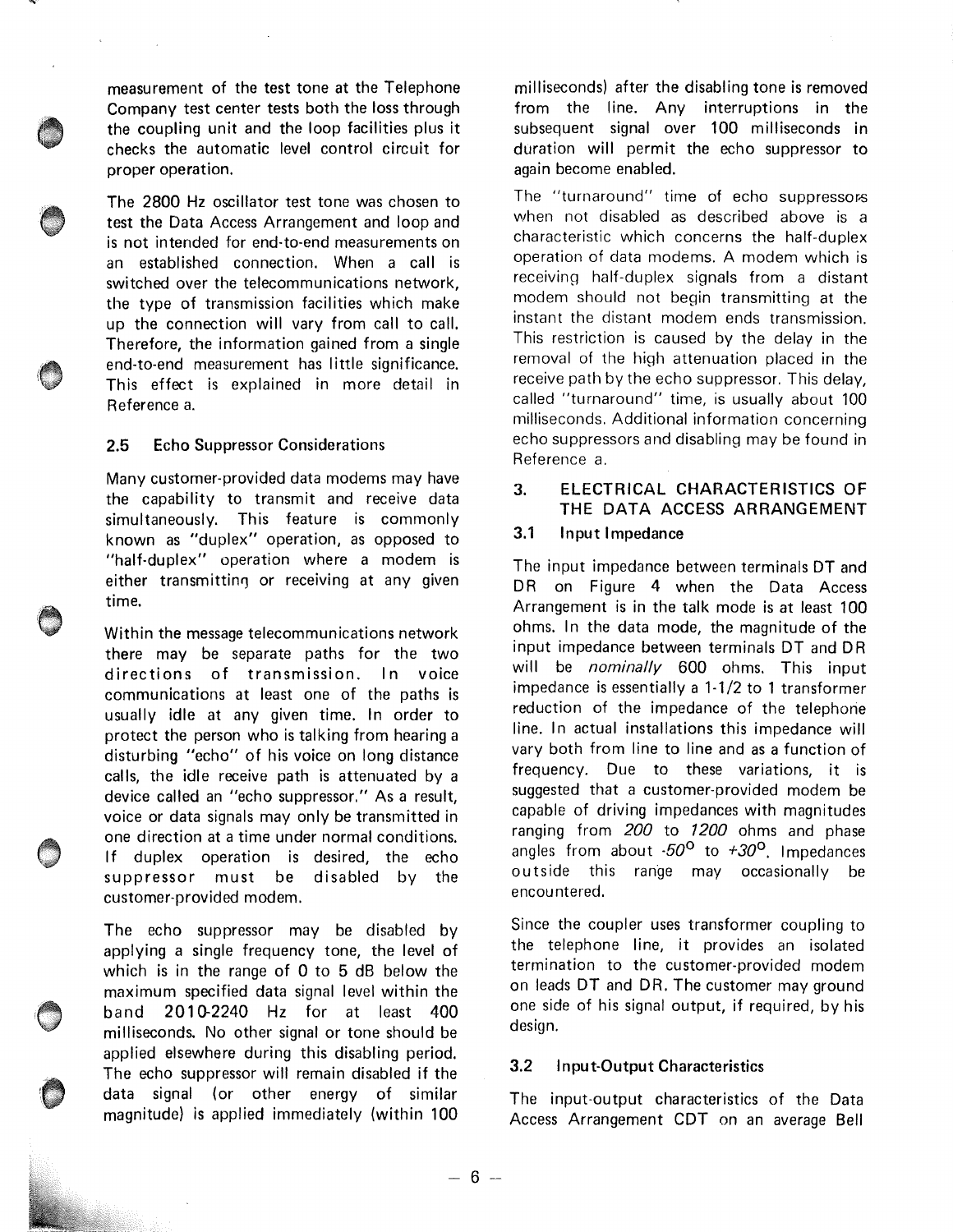System telephone loop (provided the signal power conforms to Section 4.2 below) are as follows:

## Insertion loss: 2 dB at 1000 Hz

Insertion loss deviation relative to 1000 Hz: 300 Hz to 500 Hz less than *0.5* dB 500 Hz to 3000 Hz less than *0.25* dB

#### Envelope delay distortion:

1000 Hz to 2400 Hz less than  $15 \mu$ sec 500 Hz to 3000 Hz less than  $40\ \mu sec$ 

Nonlinear distortion:

The harmonic energy in the band from 300 Hz to 3000 Hz is at least 50 dB below the fundamental

Any distortion of the data signal by the Data Access Arrangement will be negligible compared to the distortions encountered on a typical data call using the telecommunications network.

#### **3.3 Signal Level Control** Circuit

While Section **4.2** prescribes limits on the maximum allowable signal power which may be applied by the customer, in order to prevent interference to other customers if this prescribed maximum is inadvertently exceeded, the data coupler is equipped with an automatic level control (limiter) circuit.

The limiter consists of a variolosser, the loss of which is controlled by a circuit that detects the average 3-second total signal power applied by the customer. If the average power exceeds the prescribed limit in any 3-second interval, the variolosser limiting device attenuates the customer's signals in both the transmitting and receiving directions to the prescribed limit. The limiter operation is such that it will be invoked in a time less than 3 seconds in inverse proportion to the excess power. A set of power transfer characteristics is presented in Figure 5

for different values of maximum allowable customer signal power. The power output values in the figure are reduced by the 2 dB loss through the coupling unit.



The variolosser causes negligble distortion of data signals in the vicinity of the prescribed limit. However, tariff regulations prescribe that customers should not intentionally invoke the variolosser action. Should the limiter action be inadvertently invoked, it will also reduce the level of any signal in the receiving direction, and it may *seriously* degrade the return loss of the station termination. On calls through the telecommunications network, this degraded return loss may result in echoes and instability on the connection which may cause errors in the data transmission.

If the specified power input to the coupler is grossly exceeded, the linear attenuation of signals cannot be guaranteed and permanent damage to the coupler and interruption of service may result.

# **4. MODEM DESIGN RESTRICTIONS**

#### **4.1 Impedance of the Modem**

The impedance of the modem, whether transmitting or receiving, should be a nominal 600 ohms over the frequency spectrum used by the modem. The modem's impedance over the frequency band from 250 to 3200 Hz should result in a return loss of at least 14 dB when measured against a nonreactive resistor of 600

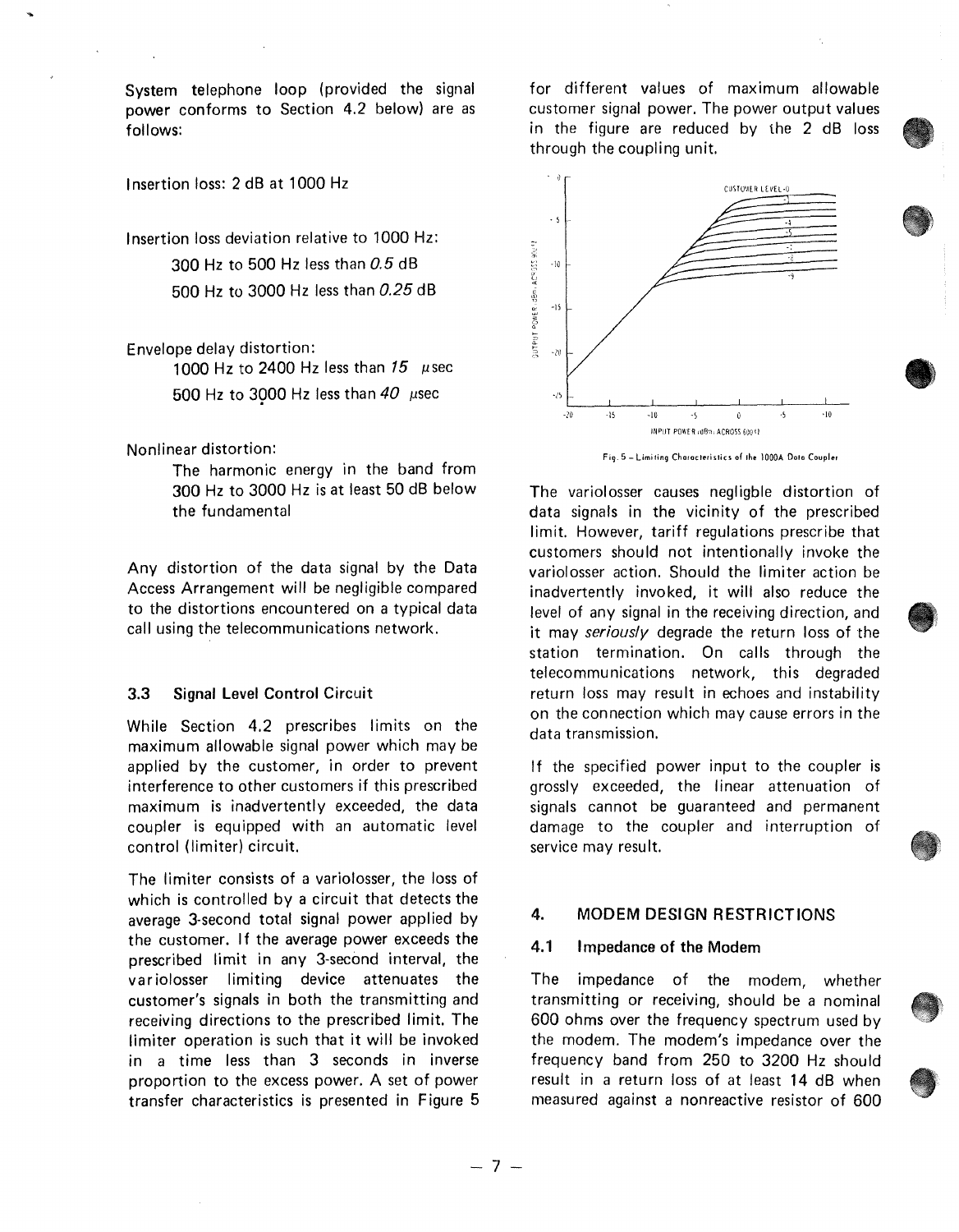ohms. Conformance to this requirement will standardize the impedances used in power measurements and tend to mitigate the noise and echoes encountered in the transmission path.

#### 4.2 Signal Power

To provide satisfactory transmission performance and to prevent interference with other telephone services, certain requirements must be placed on the electrical characteristics of the signals from a customer's modem.

The average power of the signal transmitted by a modem over any 3-second interval should not exceed the level prescribed by the Telephone Company at the time of installation. This level will range between O dBm and -10 dBm into 600 ohms depending on the loss of the loop between the data coupler and the central office and will be specified in steps of 1 dB. The objective is to obtain a signal level of no more than **-12** dBm (averaged over 3 seconds) at the local central office. For example, with a loop loss of 3 dB and a coupling unit loss of 2 dB, the value specified would be (-12 dBm +5 dB) or -7 dBm at the interface. This maximum input signal power will be marked on the coupling -unit protective cover as shown in Figure 2.

According to FCC Tariff No. 263, the power in the band from 3,995 Hertz to 4,005 Hertz should be at least 18 dB below the power of the signal as specified in the paragraph above. The power in the band from 4,000 to 10,000 Hz should not exceed 16 dB below one milliwatt. The power in the band from 10,000 Hz to 25,000 Hz should not exceed 24 dB below one milliwatt. The power in the band from 25,000 to 40,000 Hz should not exceed 36 dB below one milliwatt. The power in the band above 40,000 Hz should not exceed 50 dB below one milliwatt.

The out-of-band power limitations given above apply for signal power levels measured at the coupler interface.

#### 4.3 Signal Power Distribution

The telecommunications network incorporates tone signaling devices that are used for network

control functions. These devices, connected at all times to the telephone circuit, are designed to be sensitive to single frequency tones at 2600 Hz. They are relatively insensitive to energy at these frequencies if sufficient energy is present at the same time at other frequencies in the voiceband.

In order to prevent the interruption or disconnection of a call, or interference with network control signaling, it is necessary that the signal applied by the customer-provided equipment to the interface at no time have energy solely in the 2450 to 2750 Hz band. If signal power is in the 2450 to 2750 Hz band, it must not exceed the power present at the same time in the 800 to 2450 Hz band.

#### **4.4 Requirements on Tone Address Signals**

This section applies only to installations of the Data Access Arrangement CDT which are used to connect manual customer-provided data equipment to a central office line or to a Bell System PBX equipped for TOUCH-TONE Service.

#### **4.4.1** Frequency Allocation Code

The signaling code for the Bell System TOUCH-TONE calling system provides for 16 distinct signals. Each signal is composed of exactly two voiceband frequencies, one from each of two mutually exclusive frequency groups of four frequencies each. The signal frequencies are spaced and selected on the basis that the two frequencies of any valid signal combination are not harmonically related. The frequency pairs assigned for signaling are as follows:

|             |     | Nominal High<br>Group Frequencies, Hz |      |      |       |
|-------------|-----|---------------------------------------|------|------|-------|
|             |     | 1209                                  | 1336 | 1477 | 1633  |
| Nominal     | 697 |                                       |      | З    | Spare |
| Low Group   | 770 |                                       | 5    | 6    | Spare |
| Frequencies | 852 |                                       | 8    | 9    | Spare |
| Ηz          | 941 | ₩                                     |      | #    | Spare |

#### 4.4.2 Tone Address Signal Characteristics

In order for the central office receiver to properly register the digits, tone address signals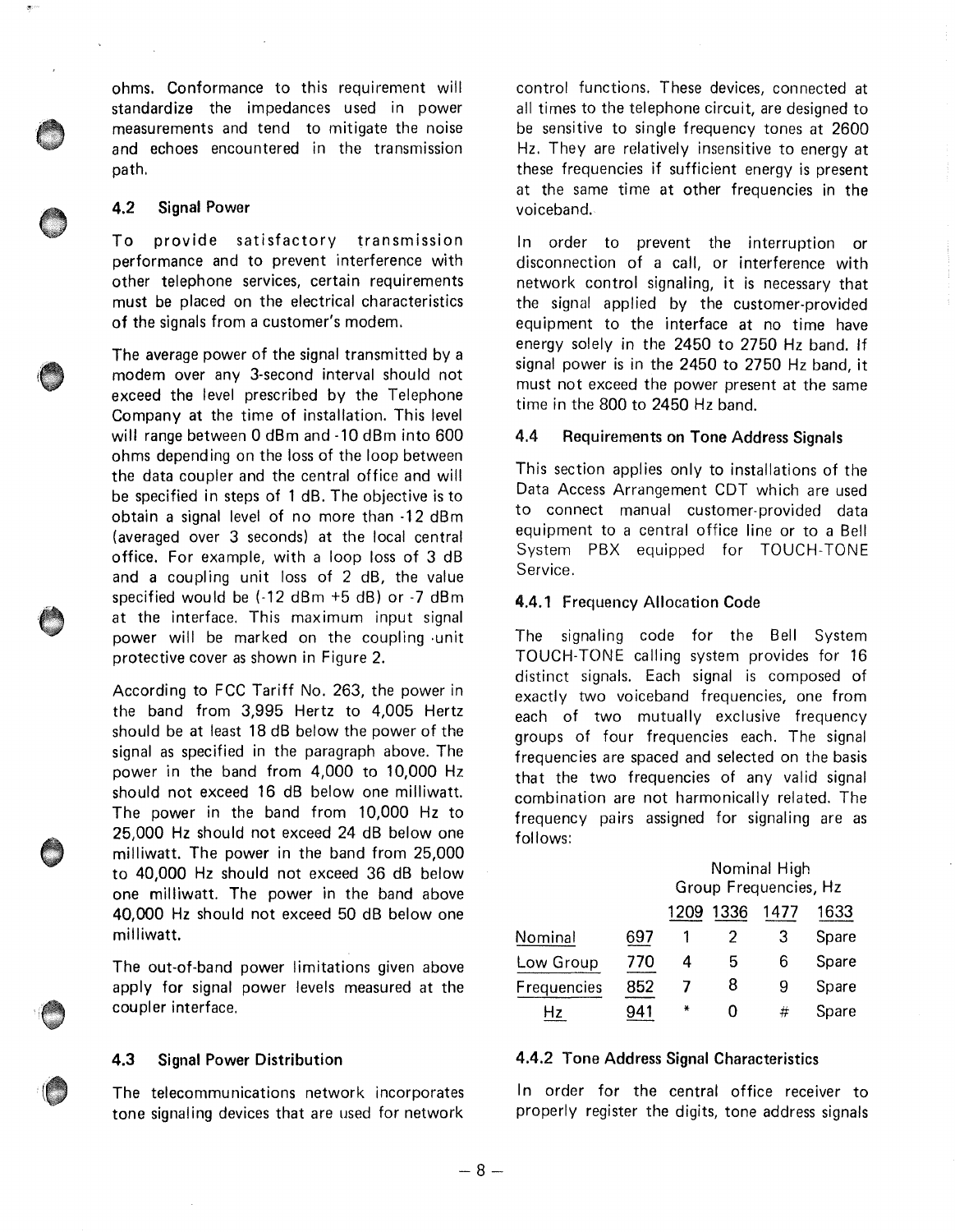must meet the following requirements (measured by the customer into a 600-ohm resistive termination on the transmission leads where the normal connection to the data coupler is made):

1. Frequency Deviation

Tone frequencies shall be within +1.5 percent of their nominal assigned frequencies.

2. Extraneous Frequency Components

The total power of all extraneous signal components shall be 20 dB or more below the combined tone address signal power in the voiceband above 500 Hz as defined in Section 2.3.

3. Voice Suppression

If a customer-provided telephone is used on the customer side of the data coupler interface as a part of the data station, voice signals shall be suppressed at least **4** 5 dB during tone address signal transmission (the telephone transmitter shall be muted). In the case of automatic dialing, it is essential that the suppression be maintained until dialing is completed.

**4.** Rise Time

Each of the two tones shall attain at least 90 percent of full amplitude within 5 milliseconds, and preferably within 3 or less milliseconds for automatic dialers, from the time the signal begins. This is most important for central office detection since automatic dialing may use near the minimum duration of signal.

**5.** Signaling Rate

| <b>Minimum duration</b><br>of two frequency          |                  |
|------------------------------------------------------|------------------|
| signal:                                              | 50 milliseconds  |
| Minimum inter-<br>digital time:                      | 45 milliseconds  |
| Minimum cycle<br>time (tone-on<br>plus tone-off) per |                  |
| digit:                                               | 100 milliseconds |

6. Tone Leak

The tone leak or nonsignal level shall be less than -55 dBm.

7. Transient Voltages

Peak transient voltages accompanying the tone address signal (e.g., at the wave front when the tone generator is turned on) shall be no greater than 12 dB above the zero-to-peak voltage of the composite two-frequency signal.

## **4.4.3 Power Requirements for End-to-End and Tone Address Signaling**

When a customer intends to use tone signals both for end-to-end data transmission and for central office addressing, data signal power must not exceed -12 dBm averaged over 3 seconds at the local central office, as described in Section 4.2 of the Technical Reference. This requires the signal level and duty cycle of the tone generator be adjusted so that at the coupler interface the 3-second average power does not exceed the value specified on the coupling unit protective cover. For example, if each tone is applied at the specified maximum level, then the combined power of the two tones will meet the objective when using a 50 percent duty cycle based on 3 seconds. However, to ensure detection by the central office receiver, it is necessary that the minimum level of each tone should not be lower than 5 dB below the value specified on the coupling unit protective cover. It is further required to ensure detection that not more than 4 dB difference exists between the levels of the high and low frequencies. Any difference in signal power level between the two tones within this 4 dB range is permitted. The maximum level, minimum level, and difference in level between frequencies restrictions given above include manufacturing tolerances and allowable variations over service life of the equipment.

The specification will ensure proper central office detection of the addressing tones and will allow the customer to use the maximum prescribed power level for data signals on the telecommunications network.

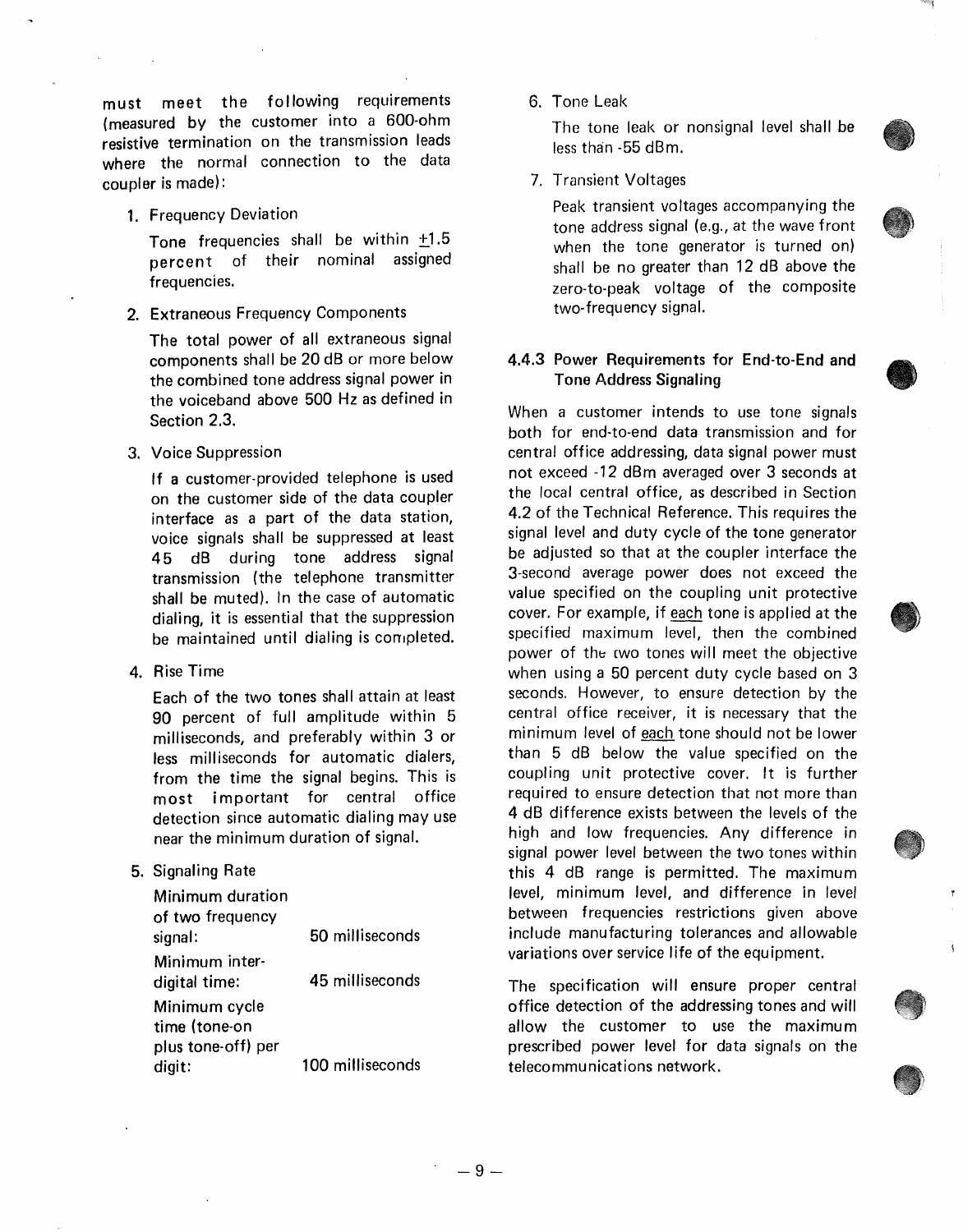#### **4.4.4** Tone Signal Power Requirements for **Addressing Only**

In some applications where the customer-provided modem does not use tone signaling for data transmission, he may wish to provide a separate tone generator for network addressing. In order to eliminate the need for individually adjusting the tone power levels from this generator at each location, this section recommends an optional fixed tone power level at the coupler interface. For adjustment during manufacturing, the recommended nominal tone signal powers measured into a 600-ohm resistive termination in place of the data coupler is -4 to -6 dBm per frequency. The allowable variations over the generator life are:

> Minimum power of low group frequency:  $-10$  dBm Minimum power of high group frequency:  $-8$ d $Bm$ Maximum power per frequency pair:  $+ 2$ d $Bm$ Maximum difference in level between frequencies: 4 dB

These signal levels are consistent on the average, with the maximum signal level specifications in the tariffs of -12 dBm at the central office where loop loss, insertion loss of the data access arrangement, and dialing duty cycle are considered.

- $-2$  dBm  $-$  nominal level for two-frequency pair  $6$  dB  $-$  correction factor for 25% dialing
	- duty cycle based on 3 seconds
- $-$  8 dBm  $-$  nominal 3-second average power at input to coupler
	- 2 dB insertion loss of coupler
- $-10$  dBm  $-$  nominal 3-second average power applied to the loop
- $3 dB average loop loss$
- $-13$  dBm  $-3$ -second average power at central office

## 4.5 Foreign and Surge Voltage Protection

Where telephone lines are exposed to lightning, power circuit contact, or induction, protective devices are installed at the central office and on the customer's premises that will provide a path to ground for foreign voltages that exceed about

600 volts peak. Since the customer's modem is connected to the telephone line through the 1000A Data Coupler, the modem is protected from longitudinal surges by transformer isolation. The maximum metallic (i.e., transverse) surge between conductors OT and DR (see Figure 3) due to foreign potential that the customer's equipment should encounter is 50 volts.

The customer is responsible for providing protection, internal to his modem, against surge and hazardous voltages being applied to the coupler. The maximum metallic surge potential applied to the conductors OT and DR from the customer's modem shall be limited to 50 volts. The customer's equipment should not apply steady  $-$  state longitudinal voltages in excess of 50 volts to leads OT and DR. Furthermore, the customer's modem should not present direct current in excess of 1 milliampere into the OT and DR leads since a transformer is used as the input device and direct currents may cause distortion of the data signals.

#### **4.6 Installation Wiring Standards**

The power supplies and wiring methods used in the customer-provided modem should meet the provisions of the National Electrical Code (NEC), Article 725, for Class 2 remote control and signal circuits. Adherence to the methods described in that standard regarding electrical installation is intended to maintain the integrity of the protective isolation provided by the Data Access Arrangement to the telephone plant.

## **5. SERVICE AND MAINTENANCE CONSIDERATIONS**

## **5.1 Responsibility of the Customer**

The tariffs permitting direct electrical connection of customer-provided data transmitting and receiving equipment state that:

Where long distance message telecommunications service is available under this tariff for use in connection with customer-provided communications systems, the operating characteristics of such systems shall be such as not to interfere with any of the services offered by the Telephone Company. Such use is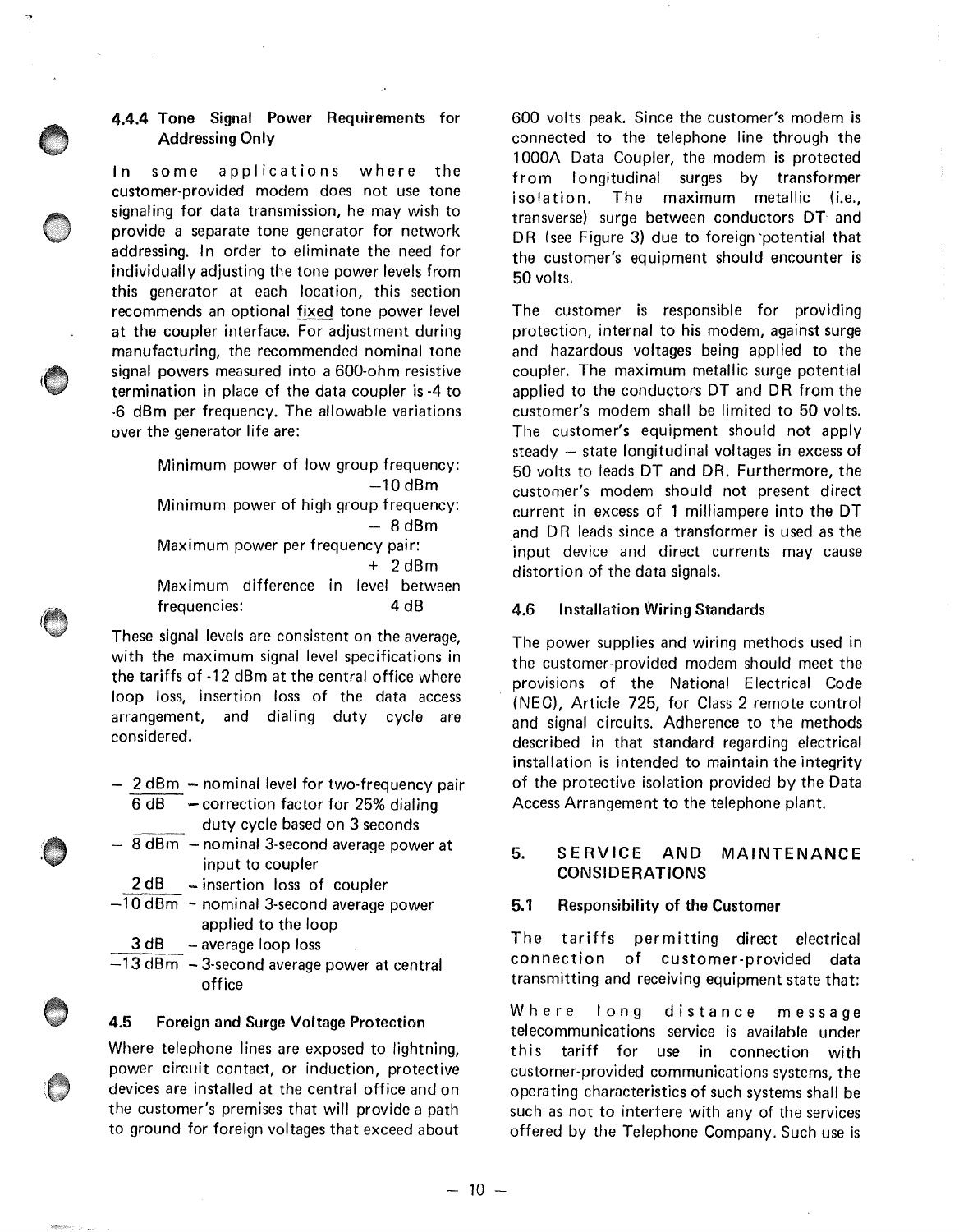subject to the further provisions that the customer-provided systems do not endanger the safety of Telephone Company employees or the public; damage, require change in or alteration of, the equipment or other facilities of the Telephone Company; interfere with the proper functioning of such equipment or facilities; impair the operation of the telecommunications system or otherwise injure the public in its use of the Telephone Company's services. Upon notice from the Telephone Company that the customer-provided system is causing or is likely to cause such hazard or interference, the customer shall make such change as shall be necessary to remove or prevent such hazard or interference.

## **5.2 Responsibility of the Telephone Company**

The tariffs permitting direct electrical connection of customer-provided data transmitting and receiving equipment state that:

The Telephone Company shall not be responsible for the installation, operation or maintenance of any customer-provided communications systems. Long distance message telecommunications service is not represented·as adapted to the use of customer-provided systems, and where such systems are connected to Telephone Company facilities, the responsibility of the Telephone Company shall be limited to the furnishing of facilities suitable for long distance message telecommunications service and to the maintenance and operation of such facilities in a manner proper for such telecommunications service; subject to this responsibility, the Telephone Company shall not be responsible for (i) the through transmission of signals generated by the customer-provided systems or for the quality of, or defect in, such transmission, or (ii) the reception of signals by customer-provided systems. The Telephone Company shall not be responsible to the customer, or otherwise, if changes in minimum network protection criteria contained in the tariffs and Section 5 of this Technical Reference, or in any of the facilities, operations or procedures of the Telephone Company render any customer-provided facilities obsolete or require modification or alteration of such equipment or otherwise affect its use or performance.

#### 5.3 Trouble Reporting Procedure

When trouble is experienced with this service, the customer should perform the necessary testing to sectionalize the difficulty by opening the circuit at the interface terminals, DT and DR, and testing toward the customer-provided equipment. If the tests indicate the trouble is in the Telephone Company-provided equipment, it should be promptly reported to the Telephone Company. Unless advised otherwise, the trouble reports should be called to the listed "Repair Service" number which can be found in front of the telephone directory, The repair attendant should be given:

**b** 

**•** 

**•** 

**•** 

 $\bigcirc$ 

- a. Customer's name.
- b. Customer's address.
- **C,** Listed telephone number.
- d. Description of the trouble.
- e. Customer's contact for additional information.

# **6. OPTIONAL EQUIPMENT AVAILABLE FROM THE TELEPHONE COMPANY**

# **6.1 Multiple Feature Telephone**

In addition to the standard telephone available with Data Access Arrangements the customer may, at his option, select the Multiple Feature Telephone in lieu of the standard telephone set. The Multiple Feature Telephone furnishes 1) a capability for aural monitoring of line signals during the data exchange, and 2) a Telephone Set Mode Indication feature.

The aural monitor arrangement permits the telephone receiver to be bridged across the line whenever the line is connected to the coupler. This is accomplished through the normal operation of lifting the data key on the multiple feature telephone.

In the normal usage of the telephone for voice exchange the receiver and the transmitter are connected to the line through a network. In this arrangement, a listener experiences acoustic pressures near his ear which are the result of the receiver's conversion of the electrical signals to acoustic pressure. In the monitor arrangement,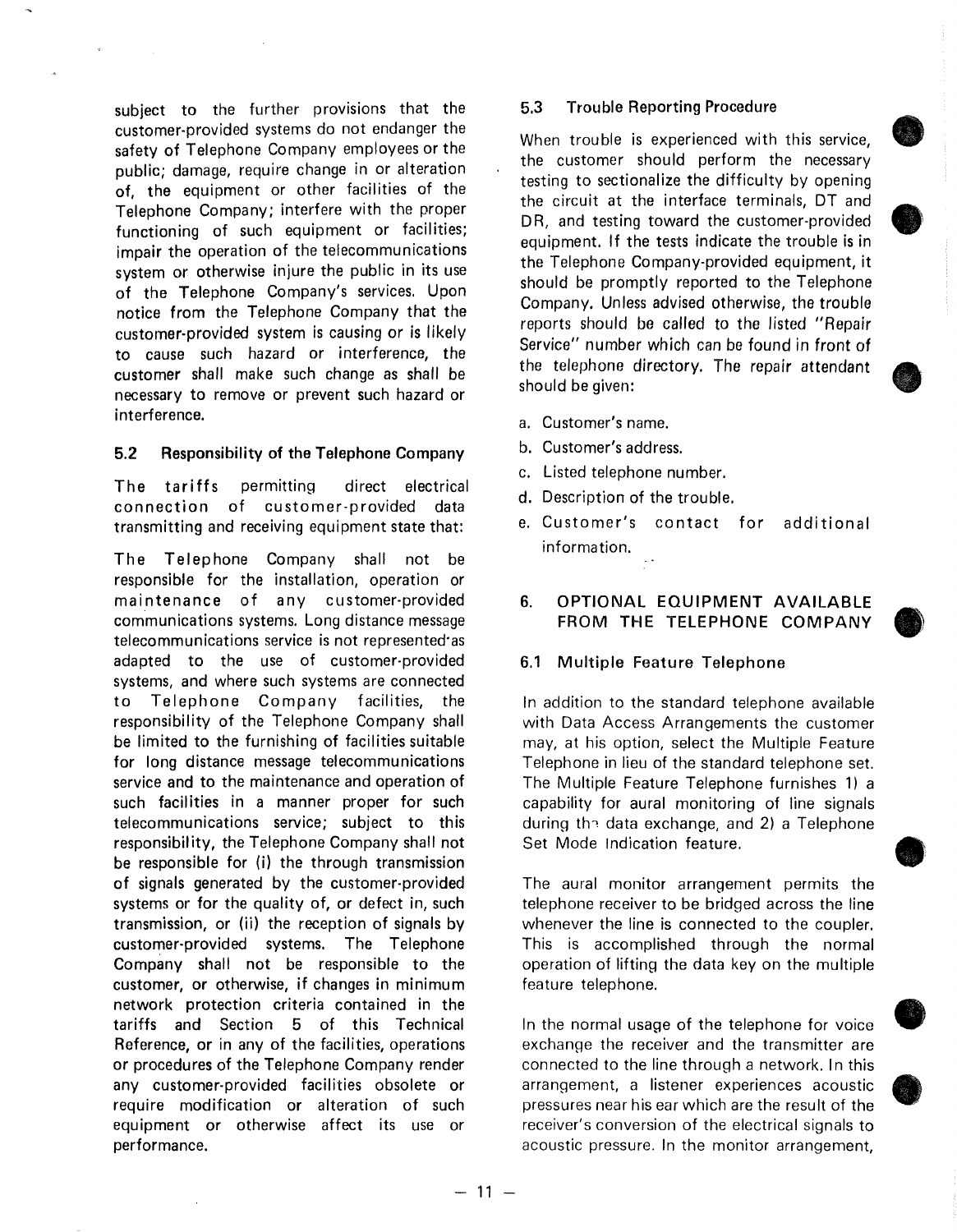the receiver alone is bridged across the line and again it converts the electrical signals to acoustic pressures. In order to avoid loss of data signal power into the coupler, high impedance bridging is used. Consequently, there is a loss in signal energy and the acoustic pressure is smaller than normal. This acoustic pressure loss in the monitor arrangement is nominally 5 vu. In addition, it should be recognized that the monitor is a bidirectional transducer and, therefore, a path exists through it whereby noise can be coupled into data signals and cause some degradation. However, the coupling path has significant loss so that room noise should not be a problem except in very noisy environments.

The Telephone Mode Indicator is a contact closure between terminals Ml and Ml1 of a second connecting block. The contacts are open whenever the telephone central office line is connected to the coupler, i.e., when the telephone handset is lifted and the data key is pulled up. Thus, the Telephone Mode Indicator closed condition shows that the station is in the telephone mode.

The Multiple Feature Telephone when provided can be arranged to provide either the aural monitor or Telephone Mode Indicator or both. In the instance both features are specified operation of the data key, (1) transfers the transmission path to the Data Access Arrangement, (2) connects the aural monitor across the line, and (3) opens the Telephone Mode Indicator contact.

## **6.2 Electrical Characteristics of Telephone Mode Indicator Leads**

The contacts in the Telephone Mode Indicator are designed to operate with either resistive loads or with inductive loads equipped with contact protection where the open circuit voltage is less than 50 volts de. Customer equipment should limit current through the Data Mode Indicator contacts to less than 50 milliamperes de. There may be momentary contact bounce associated with the Data Mode Indicator which should be ignored by the customer's data terminal. This contact bounce is most likely to occur in the first five milliseconds of operate or release time.

The contact closure is through a significant length of cable and several connecting points. It is recommended that circuits used to detect this contact closure be capable of operating with a potential difference between terminals Ml and MI1 of up to 2 volts for any current up to 50 milliamperes. The resistance in the open contact condition is greater than 1 megohm and the impedance to ground from either terminal is greater than 500K ohms. When the contact is open, the cable is unterminated at the telephone and in the open condition there may be spurious voltages (from high impedance sources) at terminals Ml and Ml1.

# **6.3 Customer Ordering Information for Multiple Function Telephone**

The Universal Service Ordering Code (USOC) for the Multiple Function Telephone is CBY. In addition to this code the customer should specify the telephone set features required, i.e., aural monitor or telephone mode indicator or both. The customer should contact his data transmitting equipment supplier to determine his need for a multiple function telephone and the features to be specified.

# **7. REFERENCES**

Some references describing various transmission characteristics of the telecommunications network are listed below. These references should prove useful to the designers of data modems.

- a. Technical Reference: "Data Communications Using the Switched Telecommunications Network." - PUB 41005
- b. Technical Reference: "1969-70 Switched Telecommunications Network Connection Survey (Reprints of Bell System Technical Journal Articles) - April 1971" - PUB 41007
- c. Technical Reference: "Analog Parameters Affecting Voiceband Data Transmission -Description of Parameters - October 1971" - PUB 41008

 $- 12 -$